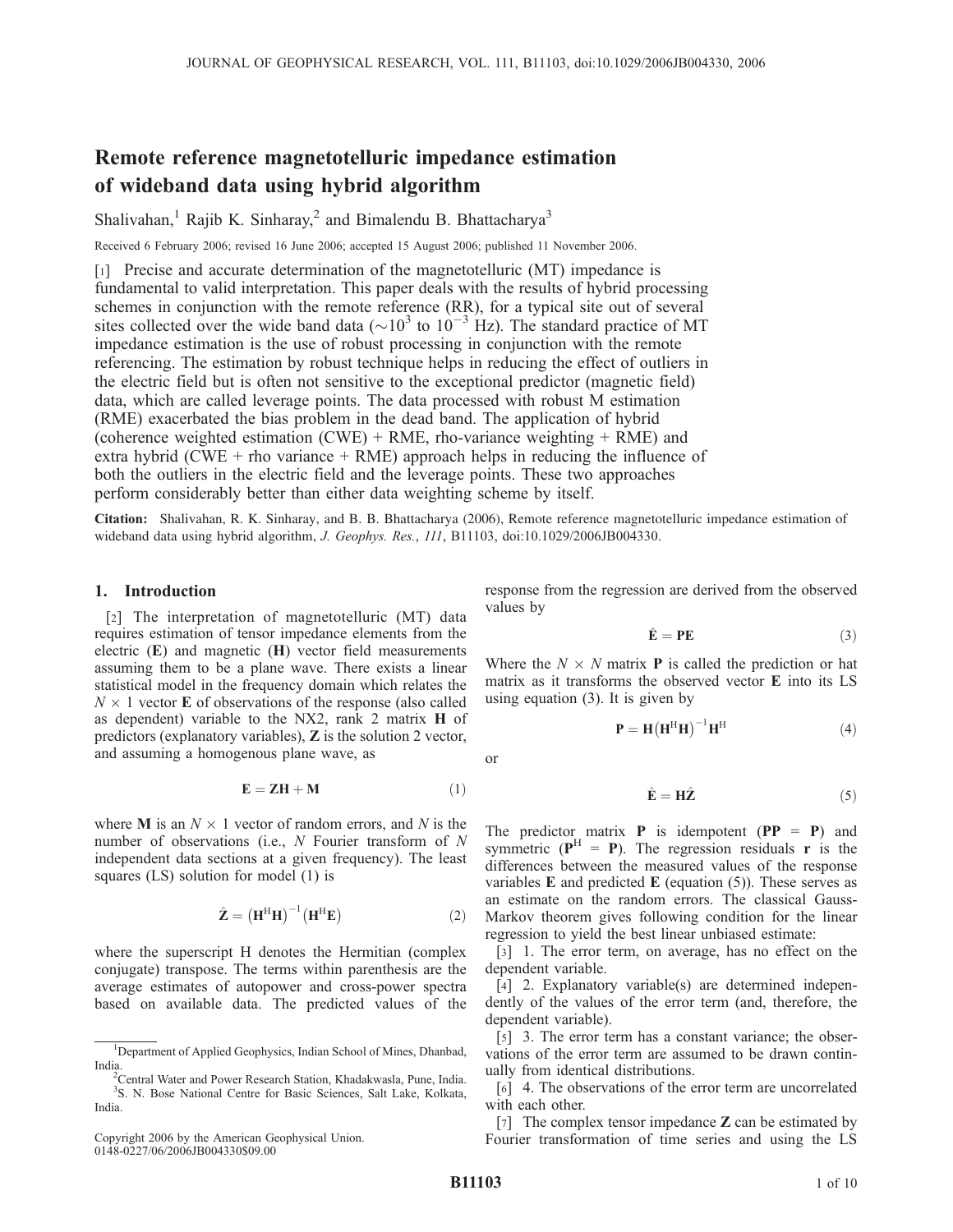method to obtain the possible fit to equation (1) [Sims et al., 1971]. However, for noisy data, this approach fails, see Egbert and Livelybrooks [1996]:

[8] Equation (1) is appropriate to the case where noise is restricted to the output or the ''predicted'' electric field channels, while the input magnetic field is observed without error. Thus the violation of this assumption would result in LS estimated impedance to be biased downward [Sims et al., 1971].

[9] It is, usually, necessary to estimate the response function **Z** from data corresponding to large residuals, which are usually called outliers. The common types of outliers are: point defects and local nonstationarity. Point defects are isolated outliers, which are independent of the assumed linear statistical model (equation (1)). Some examples of point defects are transient instrumental errors and spike noise due to natural phenomena (e.g., nearby lightning). Local nonstationarities in geophysical problems are seen in observations of the time-varying fields  $(E_x, E_y, H_x,$ and  $H_y$ ): most of the time the data statistics are approximately constant i.e., coming close in satisfying equation (1), but this stationary process is interrupted sporadically by brief but intense disturbances such as magnetic storms with markedly different characteristics [Chave et al., 1987], and these are non-Gaussian in nature. Even severe bias could be produced by auroral substorm source fields of a short spatial scale [Garcia et al., 1997]. Some types of midlatitude sources have short and temporally variable spatial scales, which can also alter MT responses [Egbert et al., 2000]. Because of marked nonstationarity, departures from the linear statistical model that produce very large residuals in the data are more likely than ''normal'' or ''expected'' and such residuals are heavy-tailed or very long tailed with a Gaussian center. Therefore the conventional LS approach is beset with problems.

[10] Thus there are basically two types of statistical errors inherent in the estimation of response function: random and bias errors due to E and/or H field noise. The statistical errors are due to all errors normal or nonnormal. The variance gives a quantitative measure of the precision of an estimate. A precise estimate may still be inaccurate because of bias error due to E and/or H field noise.

[11] To tackle the bias errors due to noise, remote reference (RR) measurements of MT was suggested about three decades back [Goubau et al., 1978a, 1978b; Gamble et al., 1979a, 1979b; Goubau et al., 1984]. The equation of estimating RR MT impedance in terms of power spectral densities for magnetic field reference is given by [Vozoff, 1996]

$$
Z_{xy} = \frac{\langle E_x R_y^* \rangle \langle H_x R_x^* \rangle - \langle E_x R_x^* \rangle \langle H_x R_y^* \rangle}{\langle H_y R_y^* \rangle \langle H_x R_y^* \rangle - \langle H_y R_x^* \rangle \langle H_y R_x^* \rangle}
$$
(6)

where  $R_x$  and  $R_y$  are the remote magnetic field components. The field components in asterisk indicate complex conjugate. Schultz et al. [1993] and Garcia et al. [1997] have shown that the RR can give severe bias in the auroral substorm source fields of a short spatial scale. MT estimates even get distorted from DC electric rail system [Junge, 1996].

[12] A number of MT processing methods have been proposed on the basis of some sort of coherence weighted estimates (CWE) [Stodt, 1983; Jones and Jodicke, 1984] and apparent resistivity variance (rho-var) weighting estimates [Stodt, 1983, also J. A. Stodt, Computation of MT parameters and their error estimates, unpublished report submitted to Phoenix Geophysics Ltd., 1980, hereinafter referred to as J. A. Stodt, unpublished report, 1980]. Subsequently, the robust M estimates (RME) [Huber, 1981; Rousseeuw and Leroy, 1987] have been applied to estimate the impedance functions [Egbert and Booker, 1986; Chave et al., 1987; Chave and Thompson, 1989; Jones et al., 1989; Larsen, 1989; Sutarno and Vozoff, 1989, 1991; Larsen et al., 1996; Egbert and Livelybrooks, 1996; Egbert, 1997; Shalivahan and Bhattacharya, 2002; Smirnov, 2003]. Banks [1998] has studied the effect of nonstationary noise on electromagnetic response estimates in the frequency range of 0.05 – 0.000167 Hz. RME processing has long been used for very low frequency (<0.1 Hz) MT and magnetovariational data due to its easy availability. Jones et al. [1989] have demonstrated the superiority of the RME processing for low-frequency MT data and further suggested that RR measurements, wherever possible, should be made.

[13] The RME methods tackle the noise on the electric field but are often not sensitive to exceptional predictor (magnetic field) data called as leverage point [Chave and Thompson, 2004]. This happens particularly in the dead band 5 Hz to 0.05 Hz and the MT impedance estimates by RME processing are severely biased [Egbert and Livelybrooks, 1996]. This happens because RME is sensitive to data, which produce statistically unusual residuals. Such data may or may not correspond to all of the influential data in a data set. Some suggested methodologies for tackling the outliers and leverage points have been suggested by Egbert and Livelybrooks [1996], Shalivahan [2000], Garcia and Jones [2002], Jones and Spratt [2002], and Chave and Thompson [2004]. Egbert and Livelybrooks [1996] have used for the first time, a hybrid approach, i.e., combination of CWE with RME only for single site MT impedance estimation over a wide band to tackle the problems associated with the RME particularly in the dead band  $(5-0.05 \text{ Hz})$ . Shalivahan [2000] has used two hybrid approaches, i.e., combination of CWE with RME as well as rho-var weighting with RME in conjunction with RR for improving the data quality for the entire frequency range including the dead band. Garcia and Jones [2002] presorted AMT data based on the power in the magnetic field channels, selecting only those values, which exceed the known instrument noise level by a specified amount. Jones and Spratt [2002] preselected data segments whose vertical field power was below a threshold value to minimize auroral source field bias in high-latitude MT data.

[14] In this paper we compare different processing schemes, i.e., CWE, rho-var weighting, RME, hybrid approaches, i.e., the combinations of CWE with RME as well as rho-var weighting with RME and extra hybrid approach (CWE+rho-var weighting+RME), in the estimation of RR MT impedance over a wide band  $({\sim}10^3$  Hz to  $10^{-3}$  Hz) for a representative site out of 44 sites of Dhanbad-Badampahar transect (Figure 1).

## 2. Data Acquisition

[15] A brief account of MT data acquisition and processing system of V5-16 multiple geophysical receiver of Phoenix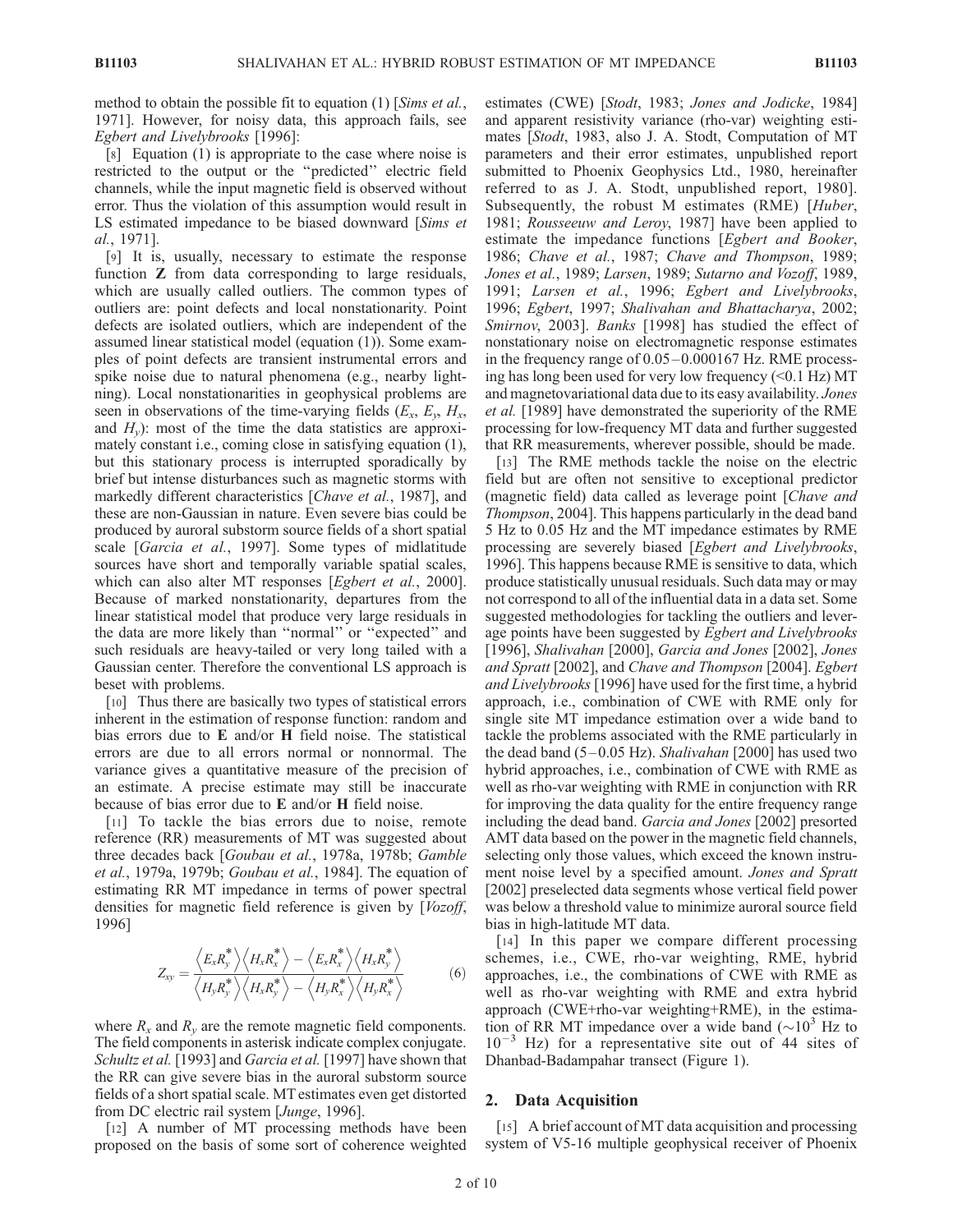

Figure 1. Location map.

Geophysics Limited, Canada used in fieldwork is described here. At each site 2 tellurics and 3 magnetics sensors were hooked up to signal processor unit (SPV5), which was connected to a receiver (V5) through a communication cable and placed at a distance of about 150 m from SPV5. For RR MT measurements two sites had the same configuration. Both the sites were synchronized to the GPS clock. Time series data was collected at the SPV5 box. V5 system acquires as well as process the data. The time series data is Fourier transformed and V5 acquires data in two frequency ranges: (1) high range, 12 frequencies ranging from 320 Hz to 7.5 Hz and (2) low range, 28 frequencies ranging from 6.0 Hz to 0.00055 Hz. Each station along with its RR site was occupied for 18 hours. Out of this, 3 hours were for high range (320 Hz to 7.5 Hz) and 15 hours for low

range (6.0 Hz to 0.00055 Hz). The dipole lengths varied from 100 m to 140 m.

# 3. Data Analysis

[16] The source for higher frequencies is broadband radiation from lightning strikes that propagates between the earth and the ionosphere to the measuring site where as the source for low frequency is the micropulsation. There exists a dead band in a part of the spectrum where the signal levels are very low and lies between the frequency ranges of two types of sources, i.e., thunderstorm activities and micro pulsations. In this band the noise may sometimes be stronger than the signal (noise/signal >1.0). The data are often mostly noise with occasional bursts of real signal. The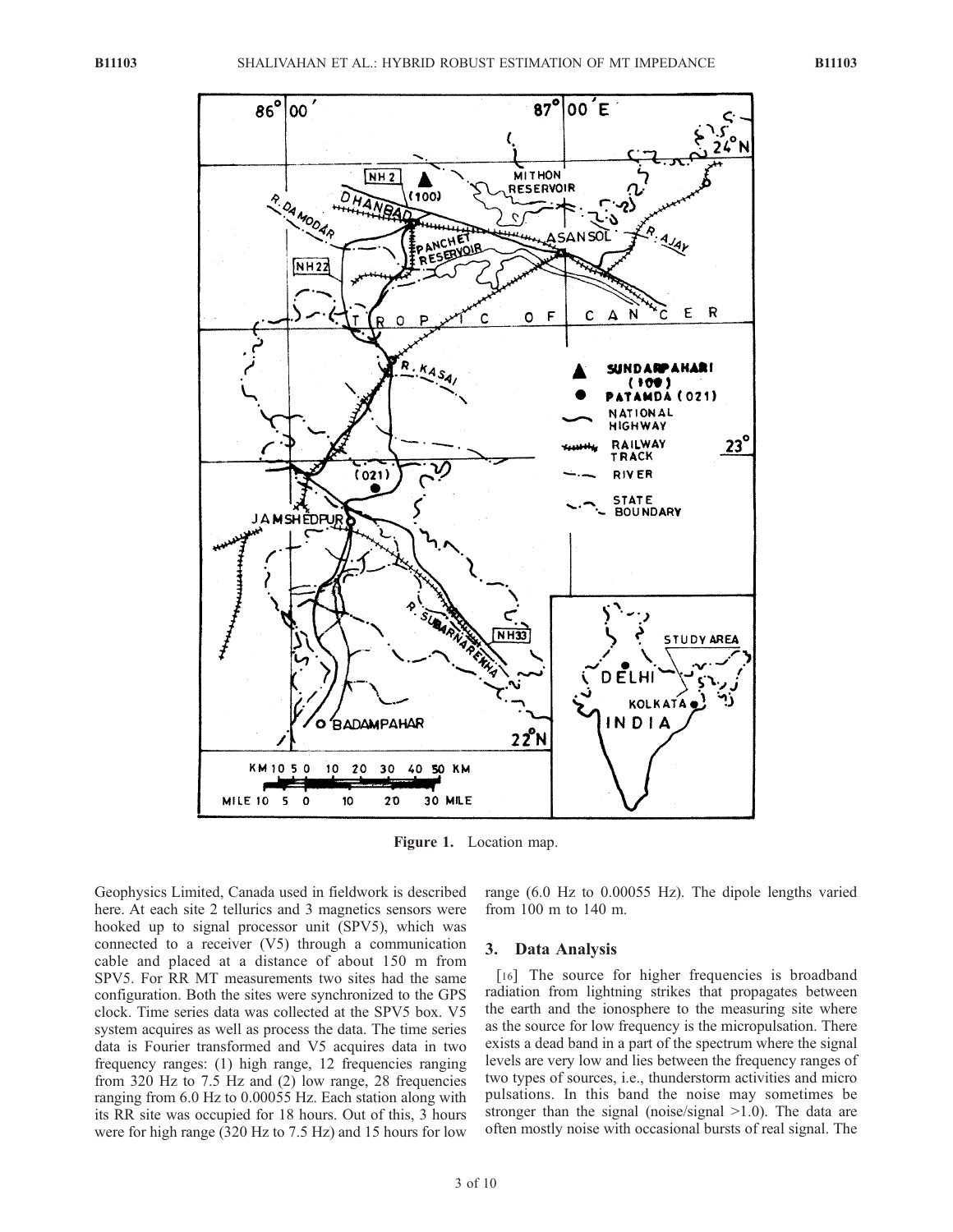data noise may also remain a problem for the low-frequency signals.

[17] Following MT processing methods has been used: (1) coherency weighted estimation (CWE), (2) apparent resistivity variance (rho-var) weighting, (3) robust M estimation (RME), (4) hybrid approach, and (5) extra hybrid approach to remove the statistical errors. The data processing begins by dividing the time series into a sequence of short data segments and each is Fourier-transformed. This when combined with frequency band averaging gives a series of L complex data vectors for a given frequency  $\omega$ . The tensor impedance  $\mathbf{Z}(\omega)$  for that frequency is then estimated by minimizing weighted-residual sums of squares. The weighted deviation for the x component electric field is given as

$$
\sum_{i=1}^{L} w_i |E_{xi} - (Z_{xx}H_{xi} + Z_{xy}H_{yi})|^2
$$
\n(7)

The weights  $w_i$  are estimated from the data. The CWE, rhovar and RME choose weights to emphasize the best quality data.

#### 3.1. Coherency Weighted Estimation

[18] In CWE the sequence of L Fourier coefficient vectors [Egbert and Livelybrooks, 1996] are divided into  $q$  temporary contiguous groups. Generally, the coefficients for group q typically correspond to all data collected in one of a series of ''runs'' at the measuring site. Then for each group the standard multiple coherence  $(\gamma_q^2)$  between the x component of electric field and the magnetic field is computed. This helps in determining the weights as a function of  $\gamma_q^2$ . The data with higher value of  $\gamma_q^2$  is given higher weight and vice versa. For RR estimation of the tensor impedance, ordinary and multiple coherences between local and remote fields can also be computed [Stodt, 1983, also unpublished report, 1980] to assess correlations between sites and determine the best reference pair. For a RR the generalized multiple squared coherence between the observed electric field E and its predicted value  $E$  with magnetic field  $(R)$  as a reference and the local magnetic field as H is given as [Chave and Thompson, 2004]

$$
\gamma_{E\hat{E}}^2 = \frac{|S_{E\mathbf{R}}(S_{\mathbf{R}\mathbf{H}})^{-1} S_{\mathbf{R}E}|}{S_{E\mathbf{E}} S_{\mathbf{R}E}^H (S_{\mathbf{R}\mathbf{H}}^H)^{-1} S_{\mathbf{H}\mathbf{H}} (S_{\mathbf{R}\mathbf{H}}^H)^{-1} S_{\mathbf{R}E}}
$$
(8)

where  $S_{xy}$  is a cross power between vector variables x and y. It is a complex quantity whose amplitude is analogous to the standard multiple coherence and its phase is a measure of the similarity of the local and remote reference variables. The minimum value of squared coherency  $(\gamma_q^2)$  is set and only those data segments meeting this minimum are used in the estimation of the impedance. The coherence weight in this instance consists of zeros and ones. J. A. Stodt (unpublished report, 1980) and Egbert and Livelybrooks [1996] have shown that CWE tends to increase the signal/ noise ratio.

## 3.2. Apparent Resistivity Variance (rho-var) Weighting Estimation

[19] The expressions of variance are given by *Gamble et* al. [1979b]. The variance in each element of  $Z^{R'}$  (impedance estimation using RR) can be expressed in terms of known average powers, if it is assumed that the noise is independent of signals, and the noise is stationary. The variances decrease as the number of measurements contained in the average power increases. In this case this number has been fixed at 20 (J. A. Stodt, unpublished report, 1980). Here the variances of apparent resistivities (rho) in conjunction with the remote referencing computed from principle impedance elements have been used. These are first averaged to obtain a minimum variance estimate.

[20] Let us assume that the base field noises are uncorrelated with reference field noise so that the estimates  $Z<sup>R</sup>$ are unbiased by correlated noise powers. The aim is to obtain a weighted average of the four stable estimates, which has the property that it is the minimum variance unbiased estimate obtainable. This estimate is given by [Gamble et al., 1979a, 1979b; J. A. Stodt, unpublished report, 1980]

$$
\overline{Z}_{ij} = \sum_{k=1}^{M} W_k Z_{ijk} \tag{9}
$$

where  $k$  indicates a sum over the weighted individual estimates and M is the four possible reference pairs,  $E_x^R E_y^R$ ,  $H_x^R H_y^R$ ,  $E_x^R H_x^R$ , and  $E_y^R H_y^R$  used for the impedance estimates. The weights take the form

$$
W_k = \frac{1/\text{Var}(Z_{ijk})}{\sum\limits_{k=1}^{M} 1/\text{Var}Z_{ijk}}
$$
(10)

For the impedance estimate to be unbiased the sum of the weights should be equal to 1.0, i.e.,  $\sum_{i=1}^{4} W_i = 1$ . It is important to average the real and imaginary parts of the  $Z_{ij}^R$ , rather than their magnitudes and phase, in order to avoid introducing other bias error. If the individual  $Z_k$  are unbiased and if we have accurate estimates of the Var  $Z_k$ , then equation (10) will give an unbiased estimate with the minimum possible variance. If the Var  $Z_k$  are not estimated accurately, then too equation (10) gives an unbiased estimate but not with a minimum possible variance. The variance of the average estimate  $\overline{Z}_{ij}^R$  is given as (J. A. Stodt, unpublished report, 1980)

$$
\text{Var}\overline{Z}_{ij}^R = \sum_{k=1}^4 W_k^2 \text{Var}\overline{Z}_{ij_k}^R + 2\sum_{k=1}^3 \sum_{l=2}^4 W_k W_l \text{Cov}\Big(Z_{ij_k}^R, Z_{ij_l}^R\Big) \tag{11}
$$

If the variance estimates are accurate, then  $\text{Var}\overline{Z}_{ij_k}^R$  will be smaller than any of the Var $Z_{ij_k}$ . Gamble et al. [1979b] defined Var  $Z_{ij}$  as

> $\text{Var}Z_{ij}^R = \frac{|\overline{r}_i|^2 |\overline{A}_j|^2}{N! N^2}$  $N|D|^2$  $(12)$

where

$$
|D|^2 = |\overline{H_x R_x^* H_y R_y^*} - \overline{H_x R_y^* H_y R_x^*}|
$$
  
\n
$$
\mathbf{r} = \mathbf{E} - \hat{\mathbf{E}}
$$
  
\n
$$
A_x^* = \overline{R_x^* H_y R_y^* - R_y^* H_y R_x^*}
$$
  
\n
$$
A_y^* = \overline{R_y^* H_x R_x^* - R_x^* H_x R_y^*}
$$
  
\n
$$
|A_j|^2 = \overline{A_j A_j^*}
$$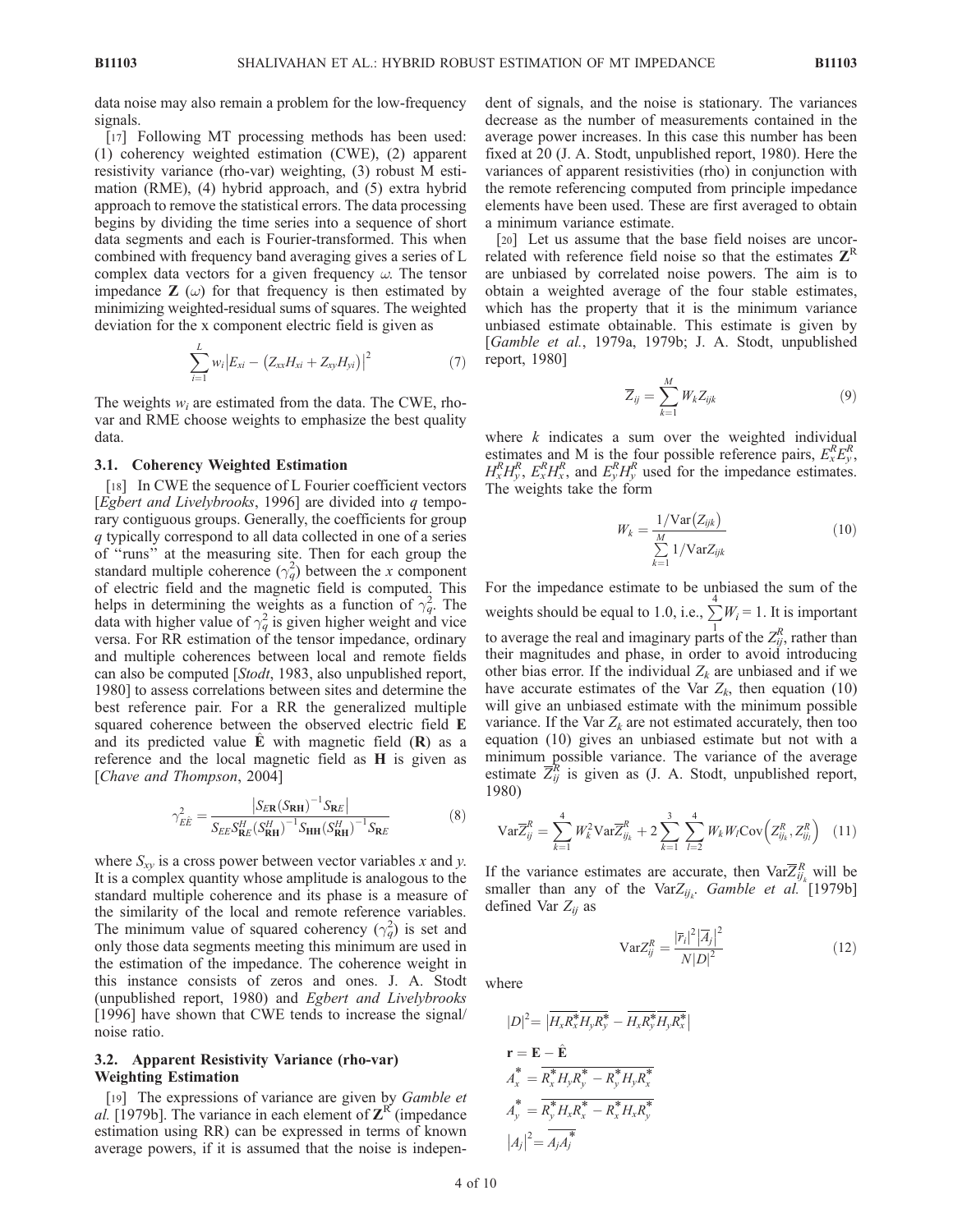$N$  is the number of independent determinations of each field. For large value of N, one can replace  $|r_i|^2$  in equation (12) as

$$
\overline{|r_i^P|}^2 = |\overline{E_i}|^2 - 2 \text{ Re} \left[ Z_{ix}^R \overline{H_x E_i^*} + Z_{iy}^R \overline{H_y E_i^*} - Z_{ix}^R Z_{iy}^R * \overline{H_x H_y^*} \right] + |Z_{ix}^R|^2 |\overline{H_x}|^2 |Z_{iy}^R|^2 |\overline{H_y}|^2
$$

where  $Re(x)$  is the real part of x. N is the number of averages in spectral estimates,  $i = x$ ,  $y$  and  $j = x$ ,  $y$ .

[21] When the individual estimates  $Z_k$  are obtained from disjoint sets of spectra, then the variance of  $\overline{Z_{ij}}$  is

$$
\text{Var}\overline{Z_{ij}} = \sum_{k=1}^{M} W_k^2 \text{Var} Z_{ijk}
$$
 (13)

If equation (10) is substituted into equation (13),  $Z_{ij}^R$ 

$$
\text{Var}\overline{Z_{ij}^R} = \frac{1}{\left[\sum_k 1/\text{Var}Z_{ijk}\right]}
$$

and the variance of rho is  $(0.2T)^2$  Var  $(Z_{ii})$ .

[22] The use of inverse variance as weights not only incorporates the signal criteria but also down weights the events for high coherence between the orthogonal components of magnetic field and down weights events for low multiple coherence between the output electric field and the input magnetic components [Jones et al., 1989].

[23] Variance of  $\overline{Z_{ij}^{\mathbf{R}}}$  is correctly defined by the equation (13) only if (1)  $\bf{R}$  is uncorrelated with the noise in  $\bf{E}$  and  $\bf{H}$ , (2) the noises in E and H are independent of the signals, and (3) the noises are stationary. The purpose of RR technique is to ensure that the first condition is satisfied. The second assumption is likely to be well satisfied if the noises are generated locally. On the other hand, if the noises arise from inhomogeneous atmospheric source, both assumptions 1 and 2 may be violated. Assumption 2 may also be violated if the measuring equipment produces errors that are proportional to the signal [Gamble et al., 1979b]. The requirement of noise stationarity is not particularly restrictive. Here we do not need to assume that the signals are stationarity.  $Z<sup>R</sup>$ and errors in  $Z<sup>R</sup>$  involve only the ratios of average cross powers and since the electric and magnetic fields (both from local and remote) are causally related, these ratios do not depend on the statistics of the field. Stodt [1983] has shown that the scheme tends to increase signal/noise ratio.

#### 3.3. Robust M Estimation

[24] Robustness signifies some level of insensitivity to a small number of outliers in the data. For MT data, robust M estimation (RME) are used [Egbert and Booker, 1986; Chave et al., 1987; Chave and Thompson, 1989; Jones et al., 1989; Larsen, 1989; Sutarno and Vozoff, 1989, 1991; Egbert and Livelybrooks, 1996; Bhattacharya and Shalivahan, 1999]. The impedance estimates by RME are robust against violations of distributional assumption and thus are resistant to outliers. The weights in this case are determined iteratively from the normalized residuals (r). The Huber weights as used by Egbert and Booker [1986], Chave et al. [1987], and Egbert and Livelybrooks [1996] are given as

$$
w_i = \begin{cases} 1 & |r_i| \le 1.5\\ 1.5/|r_i| & |r_i| > 1.5 \end{cases}
$$
(14)

and

$$
r_i = \frac{\left[E_{xi} - \left(Z_{xx}H_{xi} + Z_{xy}H_{yi}\right)\right]}{\hat{\sigma}}
$$

Here  $\hat{\sigma}$  is the estimate of the scale of the error in the impedance estimation and determines which of the residuals are to be regarded as large. The median absolute deviation from median (MAD) gives one of the most robust estimates of scale. The sample value of it is given as:

$$
S_{\text{MAD}} = |r - r'|_{(N+1)/2} \tag{15}
$$

Where N is the total number of values quantity  $r'$  is the median of **r**. The theoretical MAD is the solution  $\sigma_{\text{MAD}}$ of

$$
F(\mu' + \sigma_{\text{MAD}}) - F(\tilde{\mu}' - \sigma_{\text{MAD}}) = \frac{1}{2}
$$
 (16)

Where  $\mu'$  is the theoretical median and F denotes the target cumulative distribution function. Robust processing proceeds as follows: the LS approach determines the initial estimate of the impedance at each frequency, and is further used to compute the residuals **r** in (1) and  $\hat{\sigma}$  from the ratio of equations (15) and (16). An iterative procedure is then applied with the weights as in (14) where the residuals from the previous iteration are used to get scale and weights. This process is repeated until convergence is reached. Huber [1981] has proved that the weights as used in equation (14) converge.

[25] The RME can be even severely biased than the least squares when typical signal/noise ratios are low (in dead band). It is also worth noting that the generalized RME, which down weights leverage points which may actually down weight or throw away the real data with the best signalto-noise ratio exacerbating the bias problem.

## 3.4. Hybrid Approach

[26] The problem of affecting estimates when working with low signal data (in dead band) have been dealt by *Park* [1991] and *Larsen et al.* [1996] by reanalyzing all of the time series points each time a new estimate is made. This way, the potential bias from the a few bad transfer functions estimates is quickly identified and eliminated.

[27] In order to overcome the problem of estimates in the dead band we apply hybrid RME. The data recorded during the periods of high signal power are weighted more heavily and then RME is applied. The weights are determined using CWE and rho-var, and subsequently, RME is applied: (1) CWE plus RME, as CWE tends to improve the S/N ratio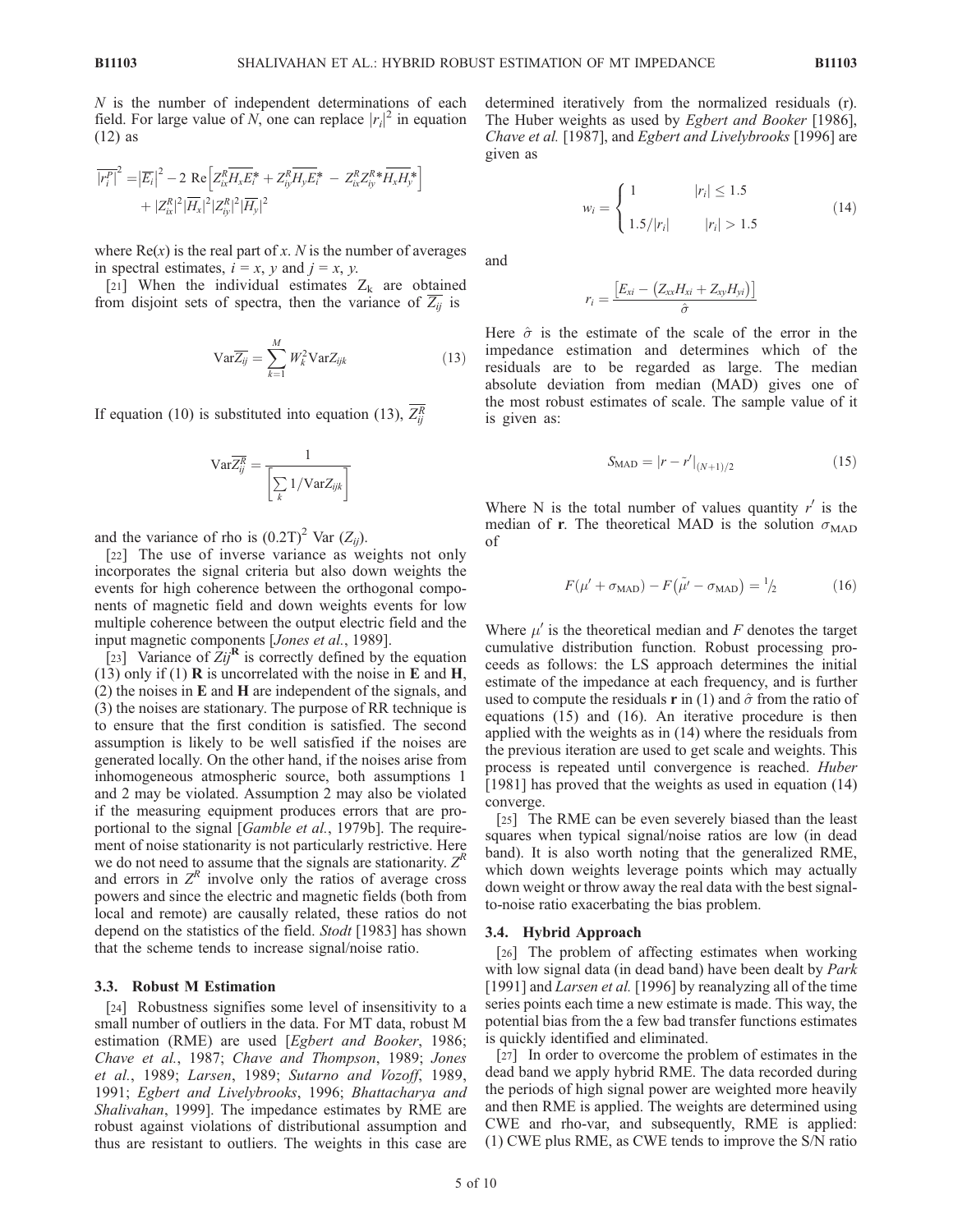

Figure 2. Apparent resistivity and phase curves, respectively, for site 100: (a) and (b) standard LS; (c) and (d) CWE. Figures 2a and 2b are single site and Figures 2c and 2d are RR site estimates. Apparent resistivity and phase curves, respectively, for site 100: (e) and (f) rho-var; (g) and (h) RME. Figures 2e to 2h are RR site estimates. Apparent resistivity and phase curves, respectively, for site 100: (i) and (j) CWE+RME; (k) and (l) rho-var weighting + RME. Figures 2i to 2l are RR site estimates. Apparent resistivity and phase curves, respectively, for site 100: (m) and (n) CWE + rho-var weighting  $+$  RME. Figures 2m and 2n are RR site estimates.

and hence can decrease the bias effect; subsequently, the RME is applied to this CWE data [Egbert and Livelybrooks, 1996]; and (2) rho-var weighting plus RME, as rho-var tends to improve the signal/noise ratio and hence decreases the bias effect due to the low signal data. Using rho-var, we weight more heavily the data recorded during the periods of high

signal power. The RME is then applied to this rho-var weighted data (J. A. Stodt, unpublished report, 1980).

## 3.5. Extra Hybrid Approach (CWE Plus rho-var Weighting Plus RME)

[28] The extra hybrid scheme works in three stages. First, it weights according to the coherences of the induced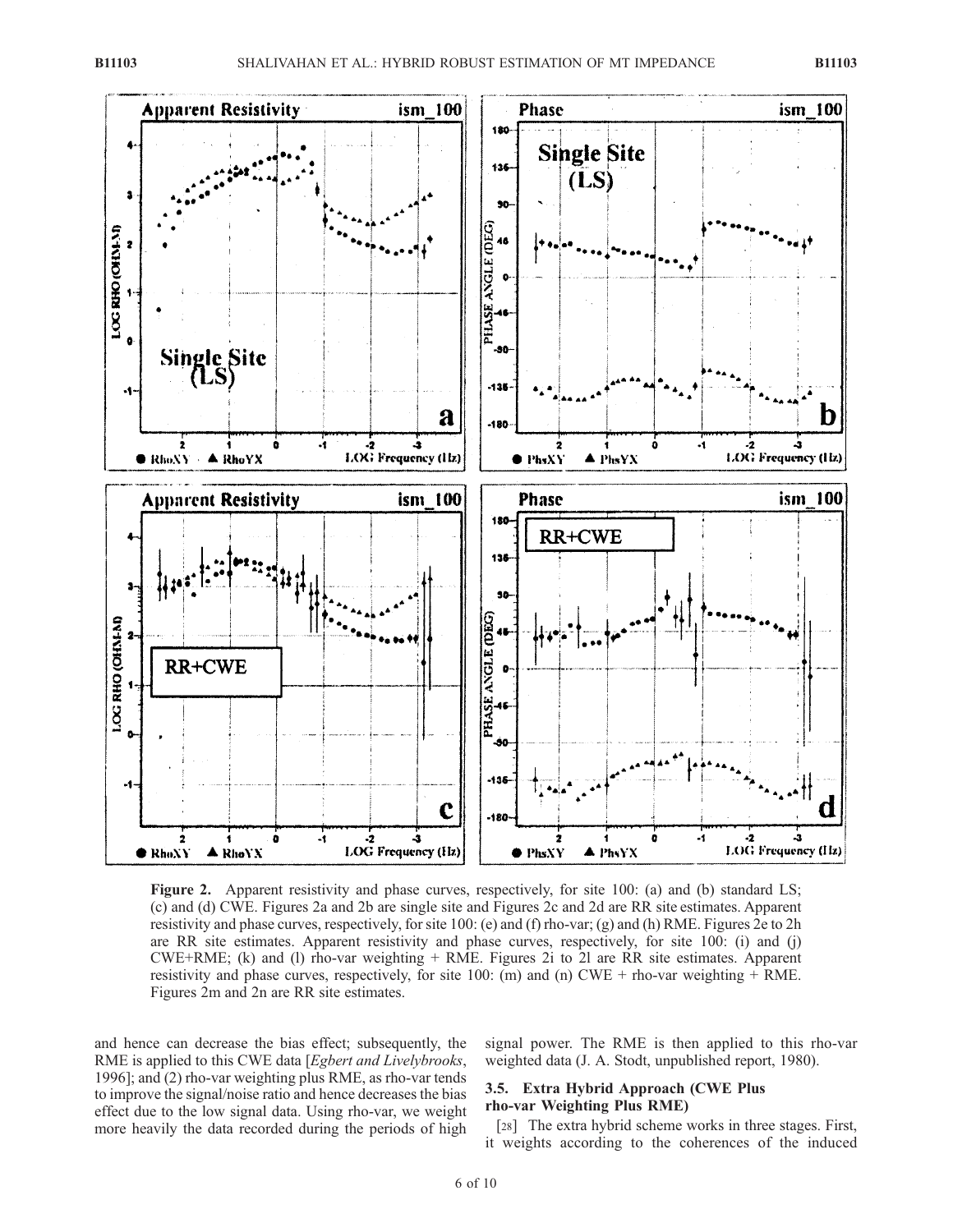

Figure 2. (continued)

electric field with the corresponding component of magnetic field and minimizes the effect of incoherent noise on electric field. This step is followed by inverse variance as weights. Finally, the iterative reweighting RME scheme is used to clean up outliers.

# 4. Discussion and Conclusions

[29] Forty-four RR MT data were collected over the Dhanbad-Badampahar transect (Figure 1). We present the different RR MT processing techniques with wide band data for a site Sundarpahari (100)  $(23^{\circ}57'46''N; 86^{\circ}32'05''E)$ 

whose reference site was at Patamda  $(021)$   $(22^{\circ}53'26''N,$  $86^{\circ}21'41''E$ ).

[30] For processing, the data are segmented into 1024 points per channel records. In level 3 (320–60 Hz) and level  $4(40-7.5 \text{ Hz})$ , only two records are continuous at each minute of processing. However, in level  $5(6-0.00055 \text{ Hz})$ the sample rate is only 24 Hz and is sampled continuously. Each 1024-point record is divided into 32 segments of 32 point each. Several segments are processed together for each frequency band and then a weight factor is calculated for this small group. The weighted cross power is then added to accumulated cross-power sum. The cosine window is applied to each 32 points in a data record. The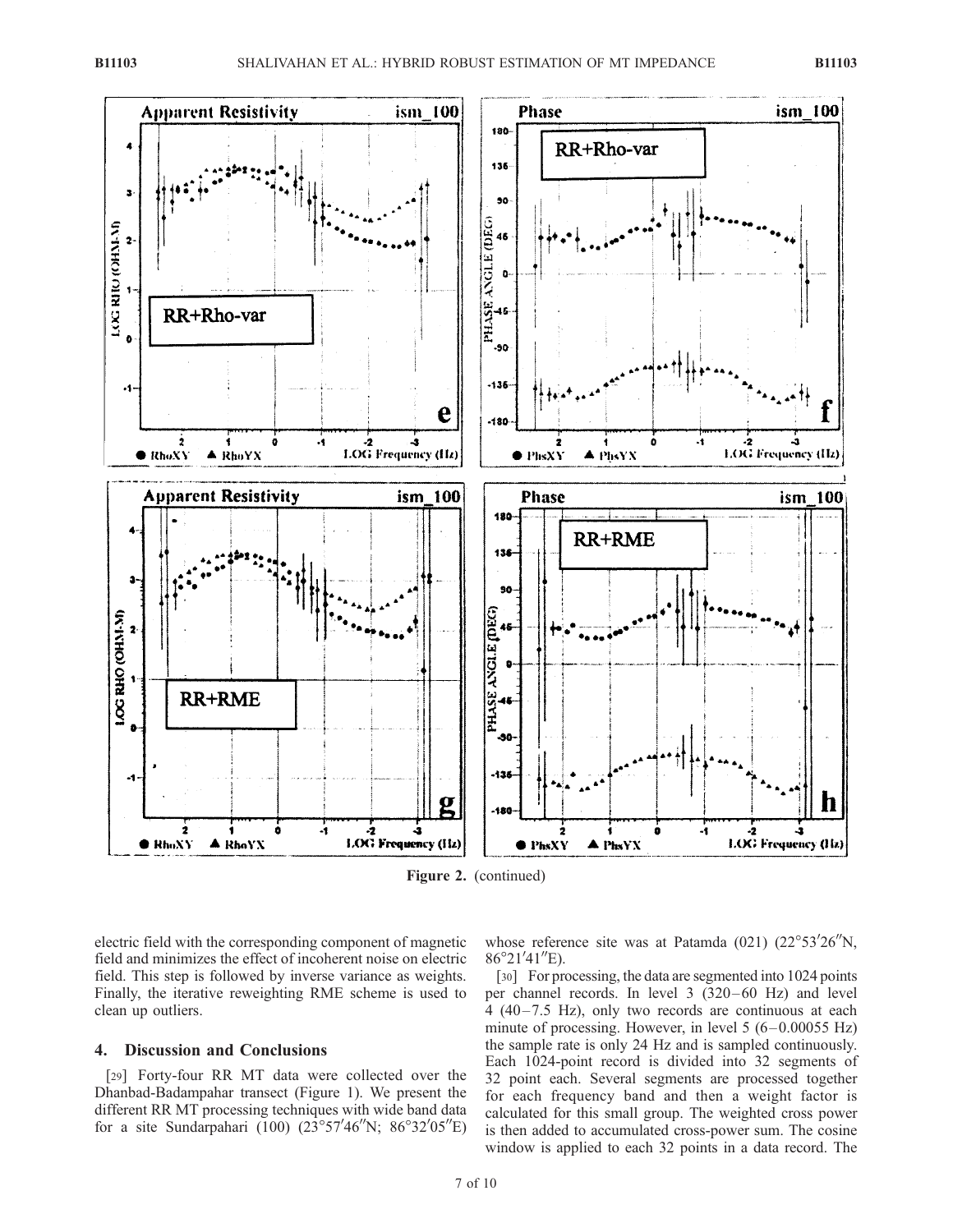

Figure 2. (continued)

14-point cascade decimation after [Wight and Bostick, 1980] filter is applied to the data to get the next level of time series. In level 5, this is applied 14 times to get the low period information.

[31] Figures 2a and 2b are the single site standard LS estimates showing apparent resistivity and phase curves, respectively. CWE and rho-var weighting estimates (Figures 2c, 2d, 2e, and 2f, respectively) with RR processing are smooth compared to the single site standard LS estimates. However, the estimates for some frequencies are not precise (larger errors). However, the data in the dead band are biased. RR RME (Figures 2g and 2h) show biased data and

large bars in the dead band as compared to the single site standard LS estimates. RR CWE with RME (Figures 2i and 2j) does not show improvement in this band. RR rho-var weighting with RME (Figures 2k and 2l) reduces both the bias and error bar considerably in this band. For the extra hybrid estimates (i.e., CWE+rho-var weighting+RME) (Figures 2m and 2n) the error bars are dramatically reduced in this band and thus the estimates are smooth as well as precise as compared to all other RR estimates.

[32] The LS estimates (both amplitude and phase; Figures 2a and 2b) are distorted. This may be explained by the presence of coherent noise events in the original time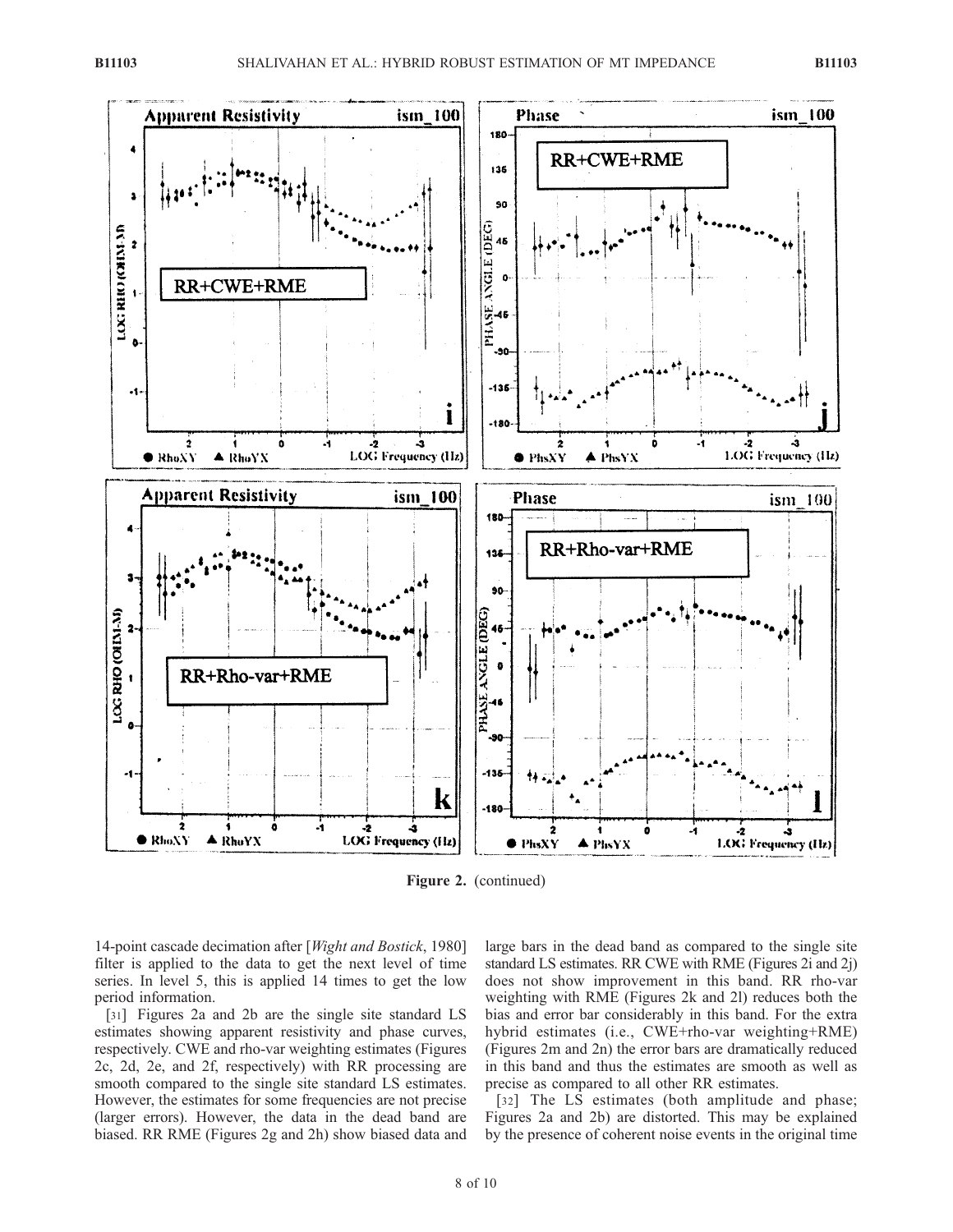

series that are not eliminated either by CWE or rho-var when applied in conjunction with the remote reference. The robust estimates are also distorted. The estimates are biased in the hybrid approach (CWE+Robust) scheme indicating the presence of high coherency between the orthogonal components of the magnetic field. The estimates obtained from rho-var+RME improve estimation but still remain distorted indicating the presence of coherent events between the output electric field component and the input magnetic field components. The distortions in the amplitude of the transfer functions might be observed when significant uncorrelated noise is present in input channels and also the coherency between the orthogonal components of the magnetic field is large. However, the phases are usually not distorted. The distortion of the phase here is an indication of the presence of correlated noise. The extra hybrid approach gives estimates which are not distorted indicating that the coherent events between the output electric field and input magnetic field components as well as between the two orthogonal components of magnetic field along with the performance of RME removes the distortion. However, for the xy component of both amplitude and phase all the processing schemes resulted in the distorted estimation for the longest period indicating that either the signal strength is too low or the presence of uncorrelated noise in input channels and also the coherency between the orthogonal components of the magnetic field is large. Distorted phase in the lowest frequency indicates the presence of correlated noise.

[33] The standard practice of MT impedance estimation is the use of robust processing in conjunction with the remote referencing. The use of remote reference method helps in overcoming the bias effect from uncorrelated local magnetic field noise. The estimation by robust technique helps in reducing the effect of outliers in the electric field but is often

not sensitive to the exceptional predictor (magnetic field) data, which are called leverage points. In the dead band often due to the low levels of signals and high levels of noise the signal/noise ratio is often very low. Thus the outlier data are rare time segments with useful signal. The robust technique may thus actually down weights or throw way data with the best signal-to-noise ratio and thus exacerbating the bias problem. This problem is overcome when the data recorded during higher signal power is given larger weights than that recorded during lower signal power and then subsequently applying the robust technique. In general it has been found that when the data is weighed both with the CWE and rho-variance technique and then the robust technique is applied it gives a smooth as well as precise estimates of the impedance. Thus the application of hybrid approach helps in reducing the influence of both the outliers in the electric field and the leverage points. We also processed a data very close to DC electrified railway track (the results not presented here) and found that the proposed technique fails here. Because of the presence of DC electrified railway track there is a contamination of the MT signal by nonuniform EM cultural noise sources such as electrified railway track, since this type of source is at ground level and it does not give the same field configuration that of the ionospheric sources for MT field. MT transfer functions cannot be estimated from time series highly contaminated by correlated noise signals by using a remote magnetic site free of correlated noise.

[34] **Acknowledgments.** The work has been carried out for the projects funded by the Department of Science and Technology (DST), Government of India and University Grants Commission's Special Assistance Programme (UGC SAP). Authors express thanks to Sobhan Pathak, presently in Indian Oil Corporation, New Delhi, Priya R. Mohanty, Ranjit K. Shaw, Samir K. Acharya, Department of Applied Geophysics (AGP), Indian School of Mines (ISM) Dhanbad, and Raja Mukhopadhyay presently in Central Water and Power Research Station (CWPRS), Pune, for assisting